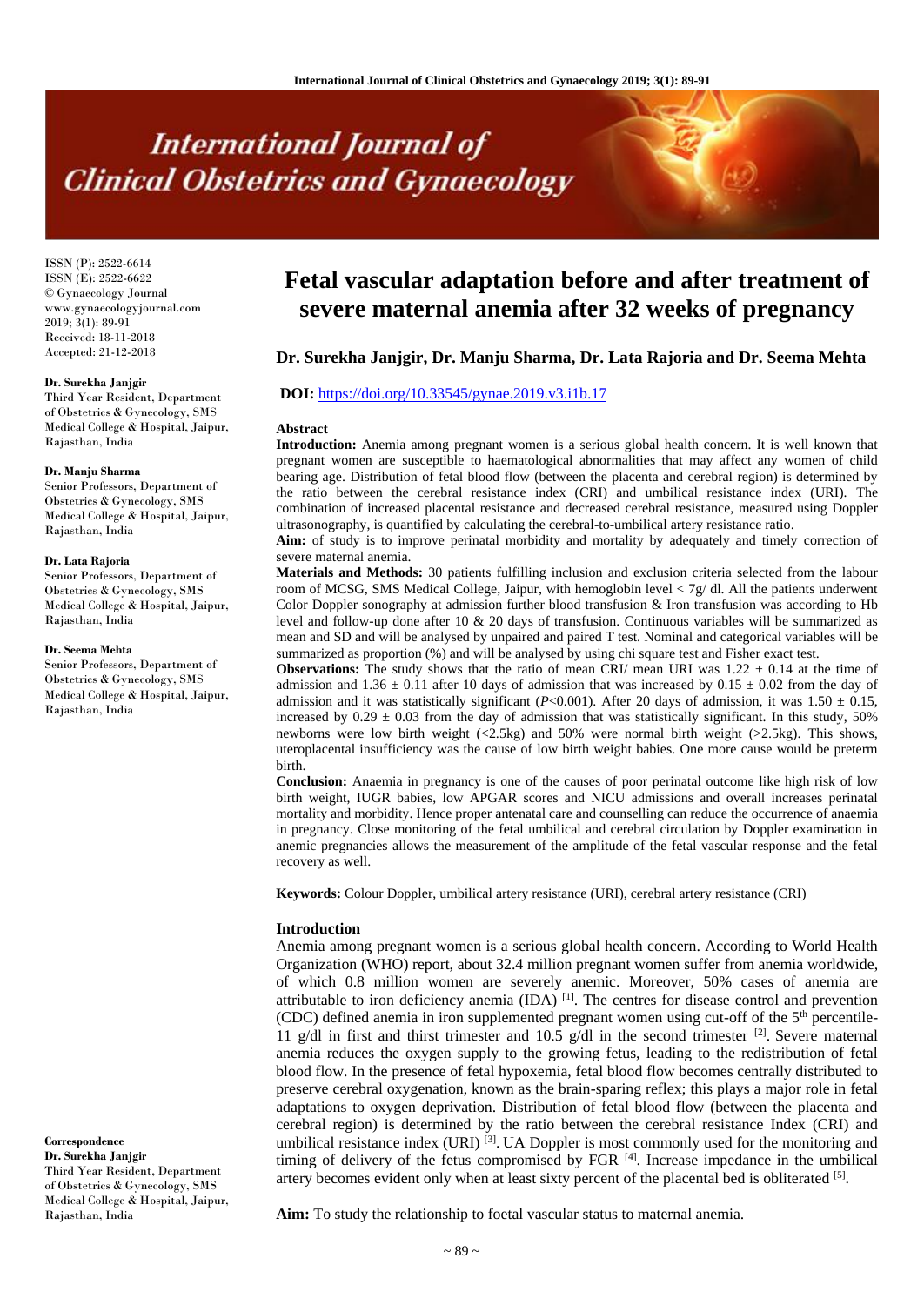# **Materials & Methods**

This hospital based interventional longitudinal study was conducted in the Department of Obstetrics & Gynaecology, SMS Medical College, Jaipur (Rajasthan) from April 2017 to August 2018. The study was started after hospital ethical committee approval. 30 patients who were willing to participate in study (after taking written consent) were recruited from labour room those admitted for blood transfusion. A detailed history, general and systemic examination was done. All the patients underwent Doppler sonography and further management was done according to hemoglobin level. A repeat complete blood profile will be performed 10 and 20 days after treatment initiation. Fetal Doppler assessments of the umbilical and middle cerebral arteries will be performed 10days and 20days after the start of treatment for patients whose anemia had been successfully treated  $(Hb > 10gms)$ .

**Inclusion criteria -** a) All singleton pregnant women after 32 weeks of gestational age admitted in labour room with severe anemia (hemoglobin level  $\langle 7gm/1\rangle$  b) All women who give consent to be part of study.

**Exclusion criteria -**Pregnant women with- a) History of recent blood transfusion b) Multiple gestation c) Antepartum haemorrhage d) Gestational diabetes e) Pregnancy induced hypertension f) Heart disease g) Pregnancy with congenital anomalies h) Chronic medical disorder I) intrauterine foetal death j) Rh negative pregnancy

**Statistical analysis:** Continuous variables will be summarized as mean and SD and will be analysed by unpaired and paired T test. Nominal and categorical variables will be summarized as proportion (%) and will be analysed by using chi square test and Fisher exact test.  $P$  value  $< 0.05$  will be taken as significant.

# **Results & Discussion**

The mean age of participants was 25.43years (SD±2.64). 70% study subjects belonged to 25-29 years of age group. The mean gestational age at the time of admission was 34 weeks  $(SD\pm1.39)$ . This shows severe anemia generally presents in third trimester because of increase requirement of iron & maximum hemodilution occurs. Major population belonged to lower middle socioeconomic status (63.3%) followed by Middle  $(36.7\%)$ .63.3% study subjects were unbooked & 36.7% were booked. This shows, education status of Rajasthan, especially in rural areas, despite implementation of JSSY majority of anemic mothers will come directly in third trimester for check-up and they don't receive proper iron & folic acid supplementation during pregnancy due to lack of knowledge about health facilities. 54.3 belonged to rural area whereas 46.7% were from the urban area. 80% study subjects belonged to Hindu religion and 20% belonged to Muslim religion. This shows the demographic profile of Rajasthan which is a Hindu dominant state. One more reason could be non-vegetarian diet. Most of Muslim population takes non- vegetarian diet that is rich in vitamin B12 and prevent from megaloblastic anemia that is the major contributor of dimorphic anemia.

| <b>Table 1:</b> Hemoglobin level of study subjects at different follow up time |  |  |  |
|--------------------------------------------------------------------------------|--|--|--|
|                                                                                |  |  |  |

|                      | <b>Admission</b> |               | After 10 days |               | After 20 days |               |
|----------------------|------------------|---------------|---------------|---------------|---------------|---------------|
| $Hb$ (mg/dl)         | N                | $\frac{0}{0}$ |               | $\frac{0}{0}$ |               | $\frac{0}{0}$ |
| $\leq$ (very severe) |                  | 13.3          |               |               |               |               |
| $4 - 7$ (severe)     | 26               | 86.7          | 22            | 73.3          |               |               |
| $7-10$ (moderate)    |                  |               |               | 26.7          | 30            | 100           |
| P value              |                  |               | <0.001(S)     |               | $< 0.001$ (S) |               |

Table 1 shows Hemoglobin level of study subjects at different follow up time. 13.3% study subjects belonged to very severe anemia and 86.7% belonged to severe anemia at the time of admission. After 10 days of admission, 73.3% were severe anemic & 26.7% subjects were moderately anemic (*P* value < 0.001) that was statistically significant in comparison to admission and after 20 days of admission all study subjects were moderately anemic  $(P \text{ value} < 0.001)$  that was significant in comparison to admission).

**Table 2:** Mean Cerebral Resistance Index (CRI) on USG Doppler of study subjects at different follow up time

| $\mathbb C\mathbf{RI}$<br>Time point                          |               | <b>Change in CRI</b> | P value in comparison to admission |  |  |
|---------------------------------------------------------------|---------------|----------------------|------------------------------------|--|--|
| Admission                                                     | $0.82 + 0.06$ | -                    | $\overline{\phantom{0}}$           |  |  |
| After 10 days                                                 | $0.85 + 0.06$ | $0.02 + 0.01$        | 0.006                              |  |  |
| After 20 days<br>$0.05 + 0.01$<br>$0.87 \pm 0.07$<br>0.001(S) |               |                      |                                    |  |  |
| Repeated measures ANOVA -- $P = 0.001$ (S)                    |               |                      |                                    |  |  |

Table 2 shows Cerebral Resistance Index (CRI) on USG Doppler of study subjects at different follow up time. In this, the mean value of CRI was  $0.82 \pm 0.06$  at the time of admission that was increased by  $0.02 \pm 0.01$  after 10 days of admission that was statistically not significant (P value 0.006). After 20 days of admission it was  $0.87 \pm 0.07$  and increased by  $0.05 \pm 0.01$  in comparison to admission that was statistically significant (*P*<0.001). This showed, severe maternal anemia induced significant hemodynamic changes at the level of brain due to hypoxia-induced cerebral vasodilatation affecting the fetus

during severe anemia. The increase in cerebral resistance after the transfusion and that the situation was restored quickly by units of red blood transfusion to the patient or intravenous iron. So the chances of low Apgar score, meconium and perinatal morbidity& mortality will decrease. Eram Ali *et al*. (2016) [6] done in Lady Hardinge Medical College, New Delhi, found that The Mean middle cerebral artery resistance index of anemic subjects was  $0.67 \pm 0.074$  and after 4 weeks of admission it was  $0.72 \pm 0.07$  that the difference was statistically significant (*P* value <0.001) in comparison to admission.

**Table 3:** Umbilical Artery Resistance index (URI) on USG Doppler of study subjects at different follow –up time

| Time point                                                       | URI           | <b>Change in URI</b> | P value in comparison to admission |  |  |  |
|------------------------------------------------------------------|---------------|----------------------|------------------------------------|--|--|--|
| Admission                                                        | $0.68 + 0.06$ |                      |                                    |  |  |  |
| After 10 days                                                    | $0.62 + 0.05$ | $0.06 + 0.01$        | $< 0.001$ (S)                      |  |  |  |
| $0.11 + 0.01$<br>After 20 days<br>$0.57 + 0.05$<br>$< 0.001$ (S) |               |                      |                                    |  |  |  |
| Repeated measures ANOVA - $p < 0.001$ (S)                        |               |                      |                                    |  |  |  |